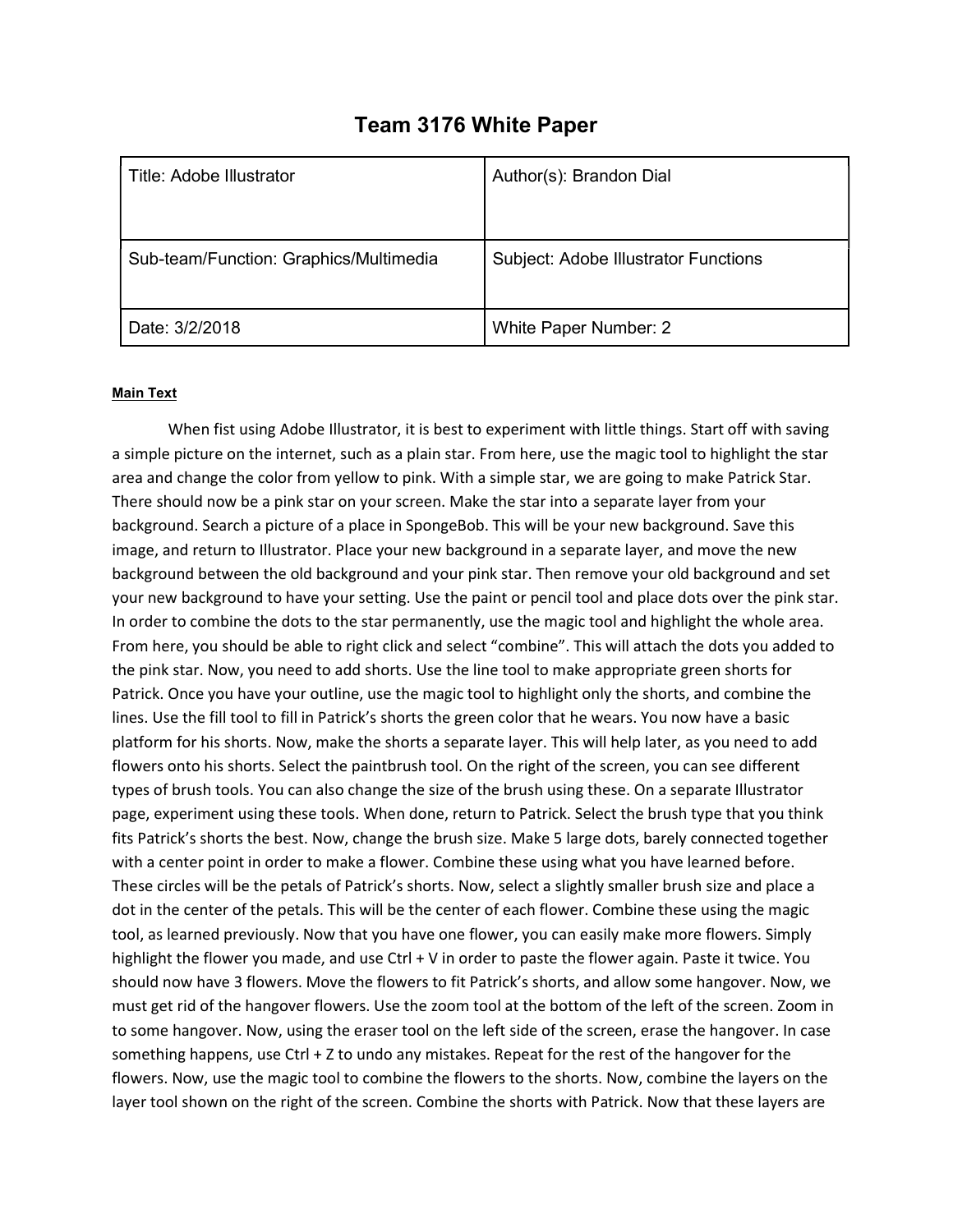combined, move the shorts to fit Patrick accordingly. Now, use the magic tool to highlight the area and combine Patrick and his shorts. Use the different paintbrush sizes to make the eyes for Patrick, followed by a curve for the mouth. Now, use the line tool near the mouth, and make one tooth-figure. Create another curve and connect the tooth ends while following the mouth line. Now, fill in the tooth with the color white. Now, your Patrick should be complete. Although making Patrick was fun, one still needs to be productive. You can practice making your own beautiful creations, such as Stool, the mushroom character shown below.



 It is also important to work on something productive. In order to practice something more productive while also working hard on helping the team, try the following steps shown below:

- 1. A good place to start is by designing a poster in Adobe Illustrator. Here you can learn how to create a starter document, do some basic text and color editing, and generate a product.
- 2. After you've made a poster, you can try to make a brochure in Adobe Illustrator which requires a more skilled understanding of height, width, sizing, and layout.
- 3. If, however, your plan is to create graphics that could be transported to Photoshop, you can start by learning how to use first the most basic tool for drawing on the software and that is the Pen Tool. Use the pen tool to start drawing a simple shape to creating a complex logo. So that you won't be confused also on using the tool, make your fill white and your strokes black. Leave the effects, gradients and colors for a while and concentrate on drawing your graphic.
- 4. Once you're skilled at the pen tool, you can try to draw something from start to finish.
- 5. The next step is to learn how to use the Shape and Pathfinder Tool. If you're using the Pen Tool for drawing shapes and find that your shapes aren't perfect enough, you can also use the Shape Tool. Use the Shape Tool to create ellipses, rectangles, rounded rectangles, triangles and stars.
- 6. After learning how to draw on Illustrator, learn how to use adobe illustrator swatches and colors. Begin by playing and changing the colors of the fills or strokes of your drawing by using your color swatches.